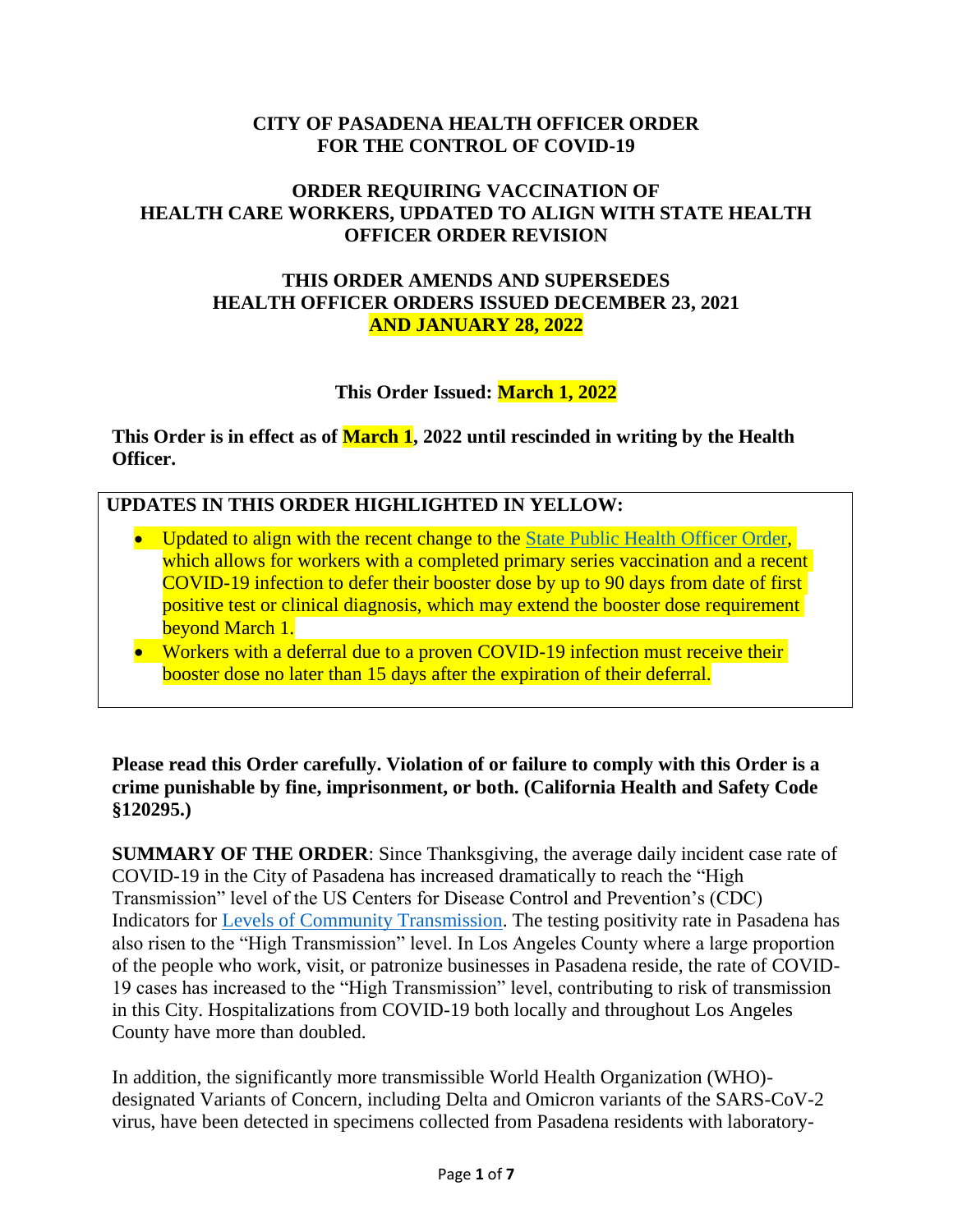confirmed COVID-19. Early data on the Omicron variant (now estimated at over 70% of cases sequenced nationally) suggest that is two to four times more transmissible than the Delta variant and there is evidence of immune evasion. Recent evidence also shows that among healthcare workers, vaccine effectiveness against COVID-19 infection is decreasing over time without boosters. COVID-19 vaccines currently authorized in the US have been shown to be highly safe and effective at providing protection against severe disease and are recommended by the CDC for all populations for whom the vaccine is authorized by the US Food and Drug Administration, including booster dose recommendations. The [State Public](https://www.cdph.ca.gov/Programs/CID/DCDC/Pages/COVID-19/Order-of-the-State-Public-Health-Officer-Health-Care-Worker-Vaccine-Requirement.aspx)  [Health Officer order of December 22, 2021](https://www.cdph.ca.gov/Programs/CID/DCDC/Pages/COVID-19/Order-of-the-State-Public-Health-Officer-Health-Care-Worker-Vaccine-Requirement.aspx) requires all healthcare workers currently eligible for boosters to be "fully vaccinated and boosted" by March 1, 2022. The State Public Health Officer's Order was updated to allow for workers who have completed the primary series of COVID-19 vaccination and provide sufficient proof of recent COVID-19 infection after completion of their primary series, to defer their booster dose by up to 90 days from infection. To provide proof of recent infection, workers must provide documentation of previous COVID-19 diagnosis from a healthcare providers or confirmed laboratory results.

Health care facilities and home care residential settings identified by this Order are particularly high-risk settings where COVID-19 outbreaks can have severe consequences for vulnerable populations, including hospitalizations, severe illness, and death. The settings identified in the Order are places with frequent close contact between facility workers and highly vulnerable patients, including elderly, chronically ill, critically ill, medically fragile, and disabled individuals. Outbreaks in healthcare facilities, skilled nursing facilities, and other congregate settings have often been traced to unvaccinated staff members. Vaccination is the most effective way to reduce risk of COVID-19 virus transmission in healthcare facilities and home health care settings.

**This Order directs all Workers, as defined below, be fully vaccinated and boosted no later than March 1, 2022 if currently eligible for a booster vaccination. Workers not yet eligible for a booster must receive a booster within 15 days of becoming eligible for receiving one. Beginning December 27, 2021, workers in acute health and long-term care settings who are booster-eligible but have not yet received a booster dose of COVID-19 vaccine must test at least twice each week. Booster-eligible workers who have not yet received a booster dose and work in other High-Risk Settings must test at least once each week. Workers who have completed the primary series of COVID-19 vaccination and provide sufficient proof of recent COVID-19 infection after completion of their primary series, may be permitted to defer their booster dose by up to 90 days from infection. To provide proof of recent infection, workers must provide documentation of previous COVID-19 diagnosis from a healthcare providers or confirmed laboratory results.**

**UNDER THE AUTHORITY OF THE CALIFORNIA HEALTH AND SAFETY CODE SECTIONS 120175 et seq., AND THE PASADENA MUNICIPAL CODE SECTION 8.04.010, THE CITY OF PASADENA HEALTH OFFICER ORDERS:**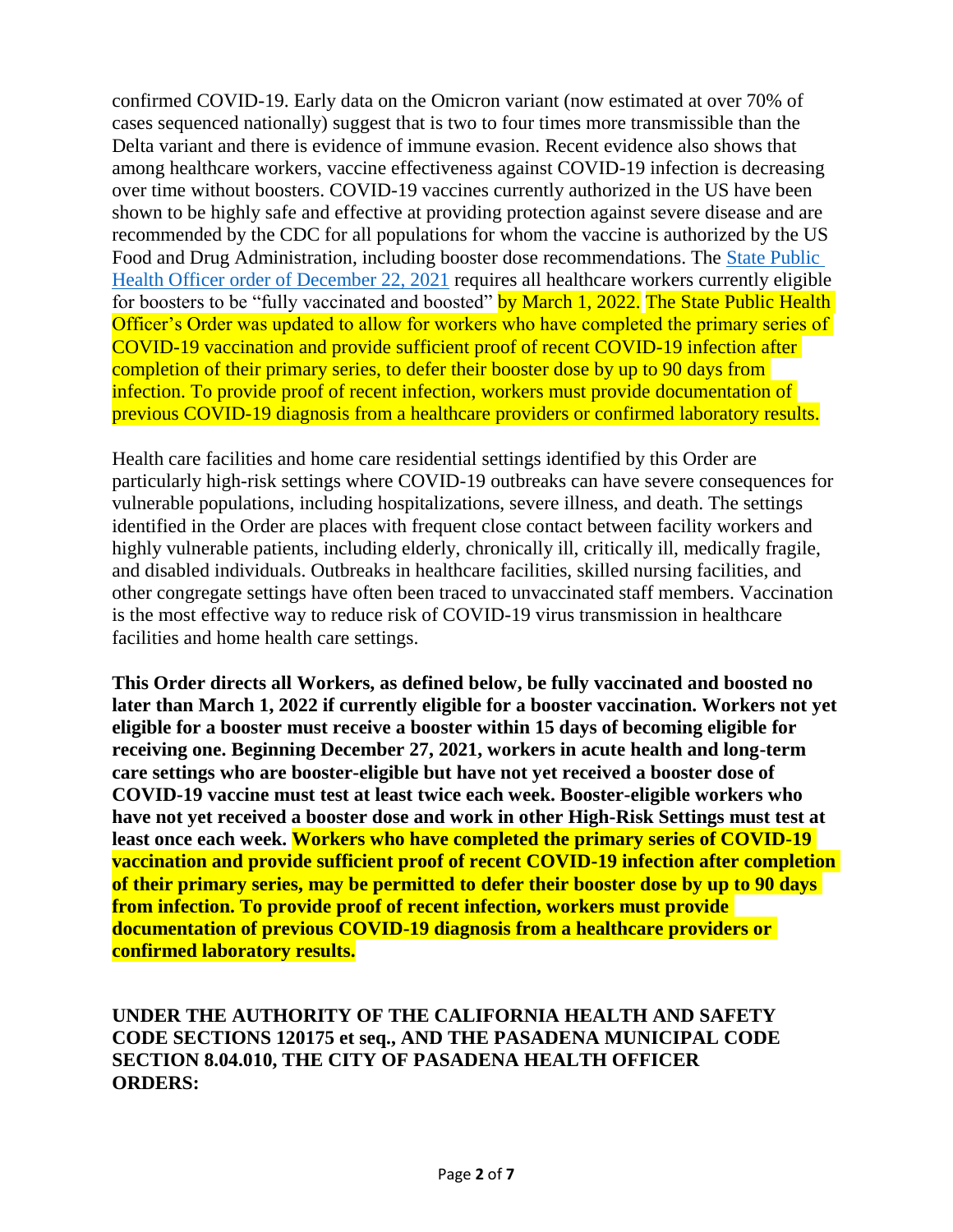- 1. **This Order requires all Workers who provide services to or work in Health Care Facilities described in subdivision (a) below and in Home Care Settings under home care organizations described in subdivision (b), ("High-Risk Settings") below to have received their first dose of a one-dose regimen or second dose of a two-dose regimen no later than September 30, 2021:**
	- a. Health Care Facilities include:
		- i. General Acute Care Hospitals
		- ii. Skilled Nursing Facilities (including Subacute Facilities)
		- iii. Intermediate Care Facilities
		- iv. Acute Psychiatric Hospitals
		- v. Adult Day Health Care Centers
		- vi. Program of All-Inclusive Care for the Elderly (PACE) and PACE **Centers**
		- vii. Ambulatory Surgery Centers
		- viii. Chemical Dependency Recovery Hospitals
		- ix. Clinics and Doctors' Offices (including behavioral health, surgical and dental)
		- x. Congregate Living Health Facilities
		- xi. Dialysis Centers
		- xii. Hospice Facilities
		- xiii. Pediatric Day Health and Respite Care Facilities
		- xiv. Residential Substance Use Treatment and Mental Health Treatment Facilities
	- b. Home Care Settings include:
		- i. Home Care Organization
		- ii. Home Health Agency
	- c. Two-dose vaccines include: Pfizer-BioNTech or Moderna or other vaccine authorized by the World Health Organization. The one-dose vaccine is: Johnson and Johnson (J&J)/Janssen. All COVID-19 vaccines that are currently authorized for emergency use can be found at the following links:
		- i. [US Food and Drug Administration \(FDA\) COVID-19 Vaccines](https://www.fda.gov/emergency-preparedness-and-response/coronavirus-disease-2019-covid-19/covid-19-vaccines)  [webpage](https://www.fda.gov/emergency-preparedness-and-response/coronavirus-disease-2019-covid-19/covid-19-vaccines)
		- ii. [World Health Organization \(WHO\) COVID-19 webpage](https://extranet.who.int/pqweb/vaccines/covid-19-vaccines)
- 2. All workers who provide services or work in facilities described in subdivisions (a) through (e) are required to have their first dose of a one-dose regimen or their second dose of a two-dose regimen in accordance with the [CA Health Officer Order:](https://www.cdph.ca.gov/Programs/CID/DCDC/Pages/COVID-19/Order-of-the-State-Public-Health-Officer-Adult-Care-Facilities-and-Direct-Care-Worker-Vaccine-Requirement.aspx)
	- a. All workers who provide services or work in Adult and Senior Care Facilities licensed by the CA Department of Social Services;
	- b. All in-home direct care service workers, including registered home care aides and certified home health aides, except for those workers who only provide services to a recipient with whom they live or who are a family member of the recipient for whom they provide services;
	- c. All waiver personal care services (WPCS ) providers, as defined by the California Department of Health Services, and in-home supportive services (IHSS) providers, as defined by the California Department of Social Services,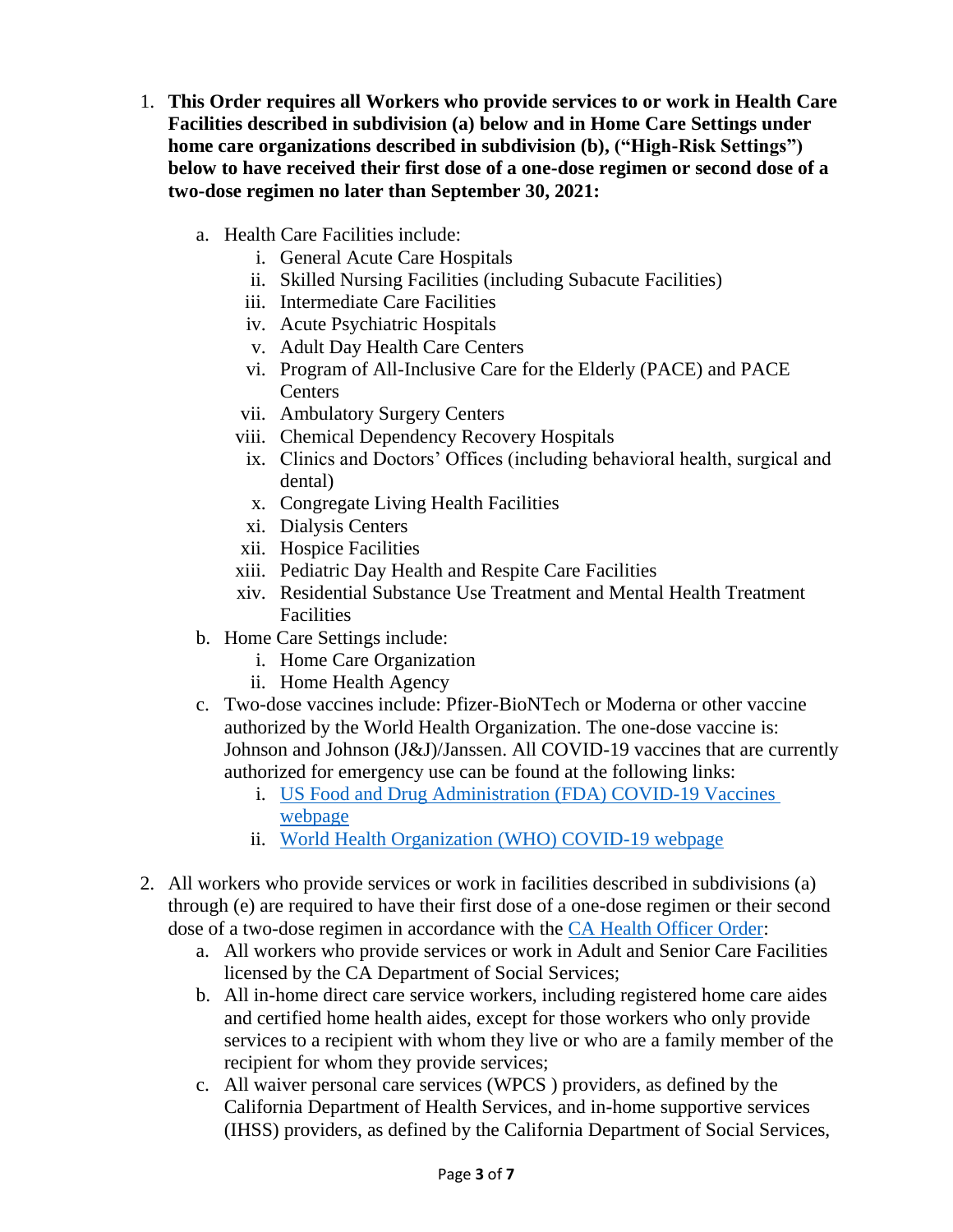except for those workers who only provide services to a recipient with whom they live or who are a family member of the recipient for whom they provide services;

- d. All hospice workers who are providing services in the home or in a licensed facility;
- e. All regional center employees, as well as service provider workers, who provide services to a consumer through the network of Regional Centers serving individuals with developmental and intellectual disabilities, except for those workers who only provide services to a recipient with whom they live or who are a family member of the recipient for whom they provide services.
- 3. All workers currently eligible for boosters, who provide services or work in facilities described in this order, must be "fully vaccinated and boosted" (up to date) for COVID-19 receiving all recommended doses of the primary series of vaccines and a vaccine booster dose pursuant to CDC Guidance on [Staying Up to Date on COVID-](https://www.cdc.gov/coronavirus/2019-ncov/vaccines/stay-up-to-date.html)[19 Vaccines.](https://www.cdc.gov/coronavirus/2019-ncov/vaccines/stay-up-to-date.html) For Workers who may have received World Health Organization emergency use listed COVID-19 vaccine, or those who received a mix and match series composed of any combination of FDA-approved, FDA-authorized, or WHO emergency use listed COVID-19 vaccines, reference the CDC Guidance [Choosing](https://www.cdc.gov/coronavirus/2019-ncov/vaccines/booster-shot.html?s_cid=11706:cdc%20covid%20booster%20dose:sem.ga:p:RG:GM:gen:PTN:FY22)  [Your COVID-19 Booster Dose, If You Were Vaccinated Outside of the](https://www.cdc.gov/coronavirus/2019-ncov/vaccines/booster-shot.html?s_cid=11706:cdc%20covid%20booster%20dose:sem.ga:p:RG:GM:gen:PTN:FY22) United States for the appropriate booster dose and timing.
	- a. Those workers currently eligible for booster doses per the CDC Guidance on [Staying Up to Date on COVID-19 Vaccines](https://www.cdc.gov/coronavirus/2019-ncov/vaccines/stay-up-to-date.html) must receive their booster dose by no later than March 1, 2022. Workers not yet eligible for boosters must be in compliance no later than 15 days after the recommended timeframe above for receiving the booster dose.
	- b. Workers who provide sufficient proof of COVID-19 infection after completion of their primary series may defer booster administration for up to 90 days from date of first positive test or clinical diagnosis, which in some situations, may extend the booster dose requirement beyond March 1. To provide proof of prior infection, workers must provide documentation of previous diagnosis from a healthcare provider or confirmed laboratory results. Workers with a deferral due to a proven COVID-19 infection must receive their booster dose no later than 15 days after the expiration date of their deferral.
- 4. For the purposes of this Order, "Worker" includes workers providing service within the jurisdiction of the Pasadena Health Officer, regardless of where the Worker's agency is located. Worker refers to paid and unpaid employees, contractors, students, and volunteers who work in indoor and other settings where (1) care is provided to patients; (2) patients have access for any purpose, leading to direct or indirect contact between the worker and patients or exposure to SARS-CoV airborne aerosols; or (3) home care or daily living assistance is provided to the residents. This includes workers serving in health care, prehospital care, patient transport, dental offices, other health care settings or home health care settings who have the potential for direct or indirect contact with patients, residents or SARS-CoV-2 aerosols, including (but not limited to):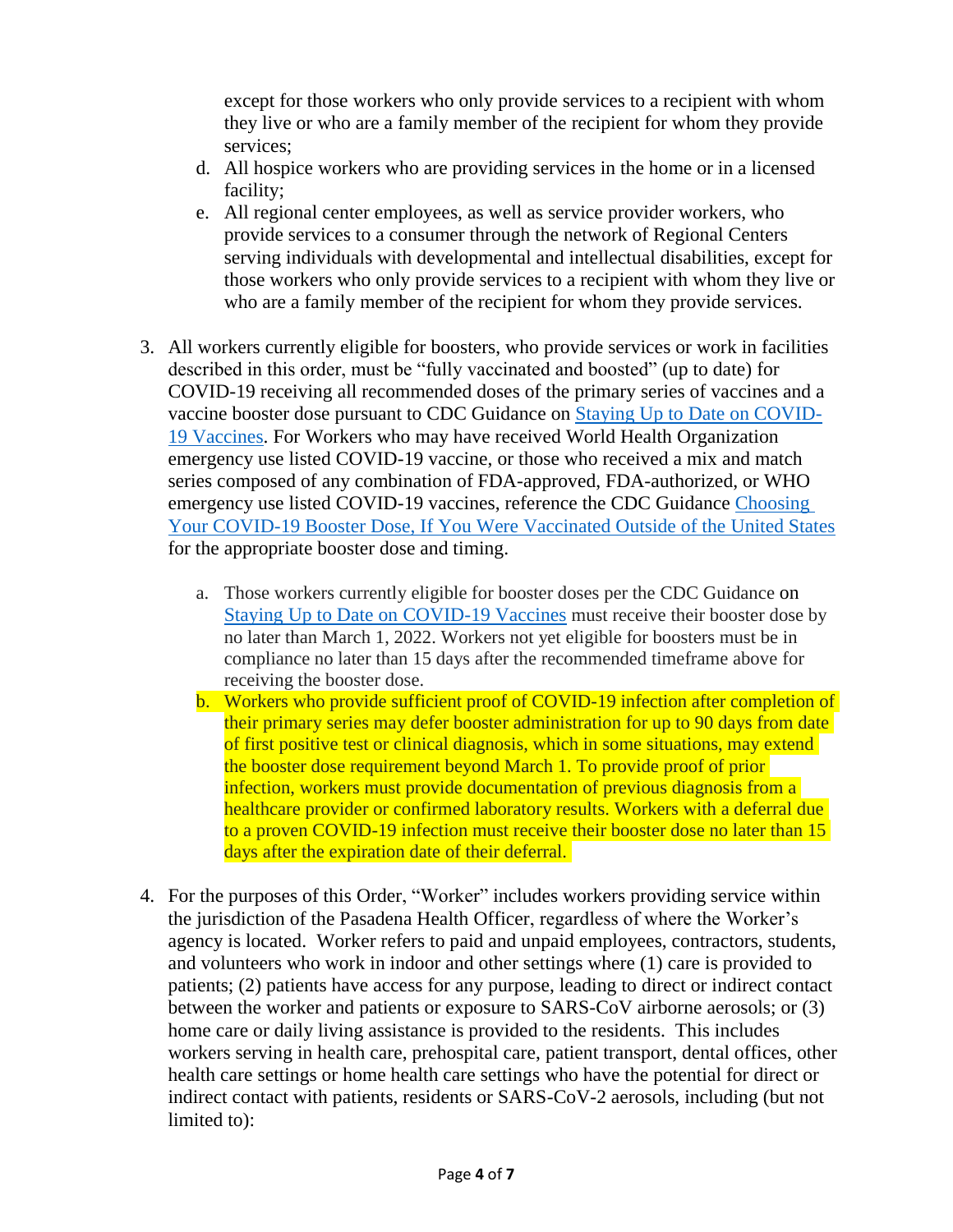- a. Physicians and physician assistants
- b. Nurses, nurse practitioners and nursing assistants
- c. Medical assistants
- d. Dentists and dental assistants
- e. Medical technicians
- f. Pharmacists
- g. Phlebotomists
- h. Therapists
- i. Affiliated home care aides
- j. Registered home care aides
- k. Independent home care aides
- l. Home health aides
- m. Students and trainees
- n. Contractual staff not employed by the health care facility
- o. Any person, whether employee, independent contractor or volunteer, not directly involved in patient care but who could be exposed to or could expose another to infectious agents that can be transmitted in the health care setting, such as management, dietary, environmental services, laundry, security, engineering and facilities management, and administrative and billing personnel.
- 5. A Worker may be exempt from the vaccination requirements under section (1) above only upon providing a signed statement that the Worker (1) has declined the vaccine on religious grounds or (2) is excused from receiving any COVID-19 vaccination due to a Qualifying Medical Reason.

To be exempt from the vaccination requirement due to a Qualifying Medical Reason, the Worker must provide to their employer a written statement signed by a physician, nurse practitioner, or other licensed medical professional practicing under the license of a physician that the worker qualifies for the exemption (do not include the nature of the underlying medical condition). The statement must indicate the probable date on which the Worker will be able to receive a vaccination or state that the duration of the underlying medical condition is unknown or permanent. See the most recent version of the Centers for Disease Control and Prevention's [Interim Clinical](https://www.cdc.gov/vaccines/covid-19/clinical-considerations/covid-19-vaccines-us.html?CDC_AA_refVal=https%3A%2F%2Fwww.cdc.gov%2Fvaccines%2Fcovid-19%2Finfo-by-product%2Fclinical-considerations.html)  [Considerations for Use of COVID-19 Vaccines guidance.](https://www.cdc.gov/vaccines/covid-19/clinical-considerations/covid-19-vaccines-us.html?CDC_AA_refVal=https%3A%2F%2Fwww.cdc.gov%2Fvaccines%2Fcovid-19%2Finfo-by-product%2Fclinical-considerations.html)

- 6. Any Worker exempt from the vaccination requirements pursuant to section (2) above or a booster-eligible Worker who has not yet received their booster dose, must meet the following requirements:
	- a. Test for COVID-19 with either polymerase chain reaction (PCR) or antigen test that either has Emergency Use Authorization (EUA) by the US Food and Drug Administration or be operating per the Laboratory Developed Test requirements by the US Centers for Medicare and Medicaid Services. Testing must occur at least twice weekly for exempt Workers in acute health care and long-term care settings and booster-eligible Workers who have not yet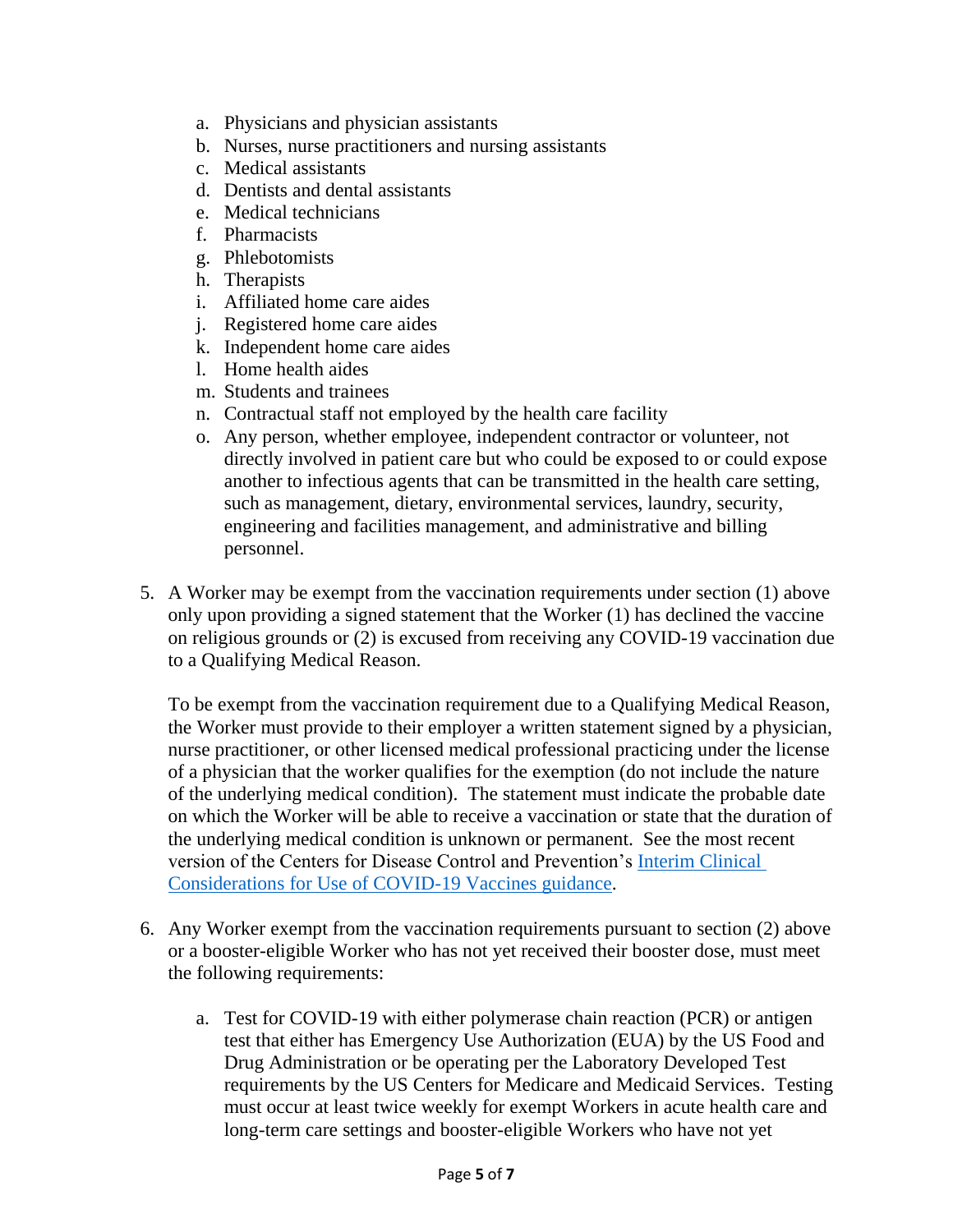received their booster, and once weekly for Workers in all other health care or home care settings. Operators of facility, organization, or agency ("High-Risk Setting") must begin testing of all booster-eligible workers who have not yet received their booster by December 27, 2021.

- b. Wear a surgical mask or higher-level respirator approved by the National Institute of Occupational Safety and Health (NIOSH), such as an N95 filtering facepiece respirator, at all times while inside the facility, residence or other direct care settings.
- 7. The operator the of the health care facility shall comply with all applicable privacy laws and regulations in the maintenance of Workers' vaccination or exempt status, including the testing results required by section (3)(a) of any Worker exempt from the vaccination requirement pursuant to section (2).
	- a. Upon request, a health care facility shall promptly provide vaccination or exemption records, including testing results, to the Pasadena Public Health Department or its designee and in any event no later than the next business day following the request.
	- b. Operators of health care facilities subject to this Order shall maintain records pursuant to the California Department of Public Health (CDPH) [Vaccine](https://www.cdph.ca.gov/Programs/CID/DCDC/Pages/COVID-19/Vaccine-Record-Guidelines-Standards.aspx)  [Record Guidelines & Standards](https://www.cdph.ca.gov/Programs/CID/DCDC/Pages/COVID-19/Vaccine-Record-Guidelines-Standards.aspx) with the following information:
		- i. Full name and date of birth
		- ii. Vaccine manufacturer
		- iii. Date(s) of vaccine administration
	- c. For unvaccinated Workers: the operator of the health care facility must maintain signed declination forms with written healthcare provider's statement where applicable, as described in section (2) above. Testing records pursuant to section (3) must be maintained.
- 8. Nothing in this Order limits otherwise applicable requirements related to Personal Protective Equipment, personnel training, and infection control policies and practices for health care facilities. Public Health strongly recommends that all Workers immediately begin to wear a surgical mask or higher-level respirator approved by the National Institute of Occupational Safety and Health (NIOSH), such as an N95 filtering facepiece respirator, at all times while in the facility or in a residential care or other direct care setting.
- 9. Health care facilities covered by this Order are encouraged to provide onsite vaccinations, easy access to nearby vaccinations, and education and outreach on vaccinations, including:
	- a. Access to epidemiologists, physicians, and other counselors who can answer questions or concerns related to vaccines and vaccinations and provide culturally sensitive advice; and
	- b. Access to online resources providing up-to-date information on COVID-19 science and research.